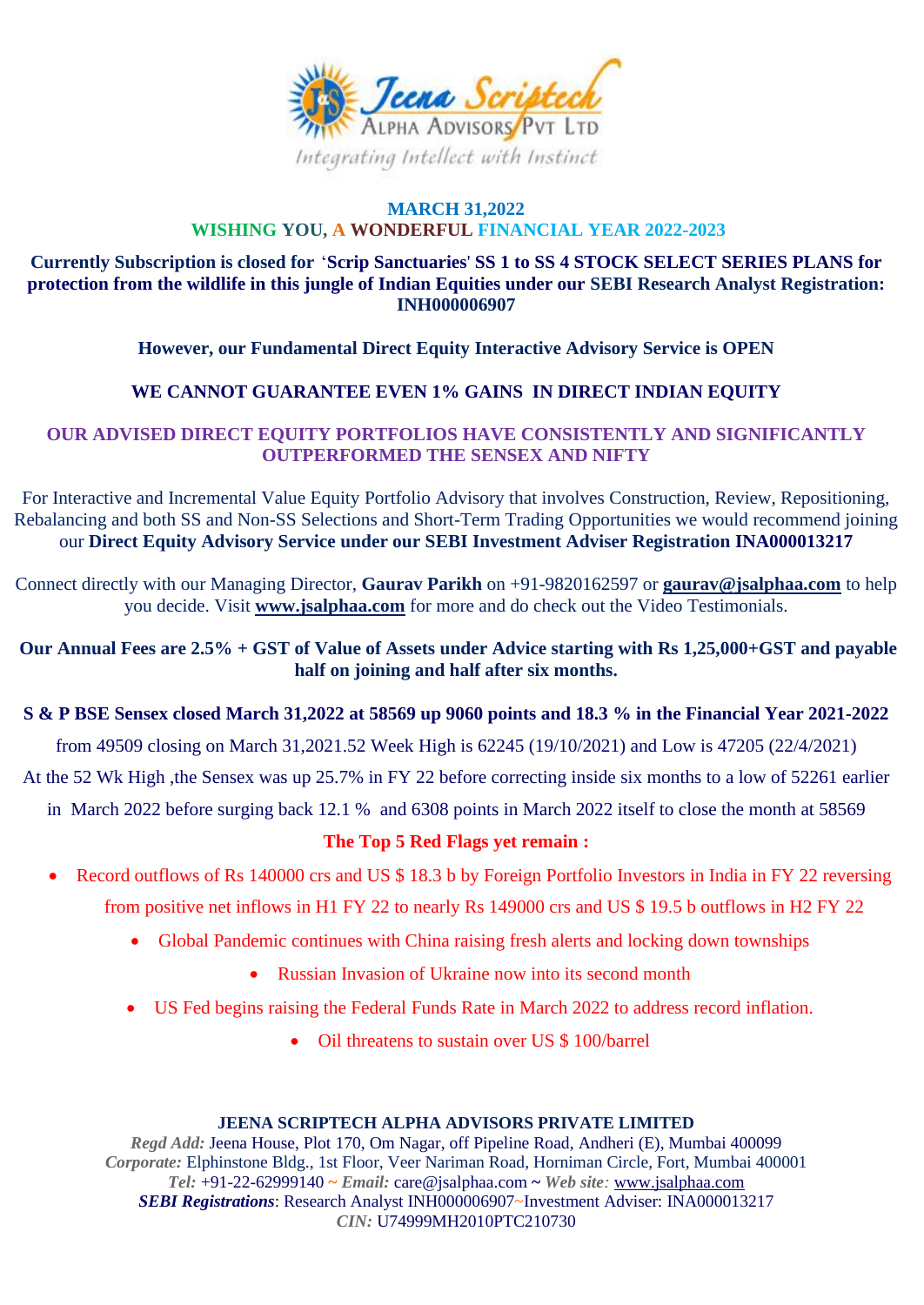

#### **For the Record this is our 25 Active SS SELECTS Performance APRIL 1, 2019, to MARCH 31,2022**

| <b>SS Series</b><br><b>Stock Selection</b><br>Category                       | <b>Recommended in</b><br><b>Month and Year</b> | <b>Sr</b>               | % Gains<br><b>On Closing</b><br>Price as on<br><b>March 31,2022</b> | % Gains on Intra<br>Day Post Rec High |
|------------------------------------------------------------------------------|------------------------------------------------|-------------------------|---------------------------------------------------------------------|---------------------------------------|
| <b>SS1</b><br><b>SCRIP</b><br><b>SPECTACULAR</b><br><b>Pouncing on Price</b> | Aug 12,2020                                    | $\mathbf{1}$            | 178                                                                 | 547                                   |
|                                                                              | Aug 25,2020                                    | $\overline{2}$          | 235                                                                 | 353                                   |
|                                                                              | Aug 24,<br>2020                                | $\overline{\mathbf{3}}$ | 194                                                                 | 283                                   |
|                                                                              | Jan 13,2021                                    | 4                       | 28                                                                  | 96                                    |
|                                                                              | Feb 4,2021                                     | 5                       | 166                                                                 | 200                                   |
|                                                                              | Feb 11,2021                                    | 6                       | 186                                                                 | 219                                   |
|                                                                              | April<br>18,2021                               | $\overline{7}$          | $\overline{2}$                                                      | 64                                    |
|                                                                              | May<br>27,2021                                 | 8                       | (45)                                                                | 28                                    |
|                                                                              | July 13,2021                                   | $\overline{9}$          | (6)                                                                 | $\overline{7}$                        |
|                                                                              | July 27,2021                                   | <b>10</b>               | (9)                                                                 | 9                                     |
|                                                                              | Dec 2,2021                                     | 11                      | 51                                                                  | 68                                    |
|                                                                              | Dec 2,2021                                     | 12                      | 49                                                                  | 69                                    |
| <b>SS 2</b>                                                                  | April 8,<br>2020                               | $\mathbf{1}$            | 435                                                                 | 1195                                  |

#### **25 ACTIVE SS SELECTIONS**

#### **JEENA SCRIPTECH ALPHA ADVISORS PRIVATE LIMITED**

*Regd Add:* Jeena House, Plot 170, Om Nagar, off Pipeline Road, Andheri (E), Mumbai 400099 *Corporate:* Elphinstone Bldg., 1st Floor, Veer Nariman Road, Horniman Circle, Fort, Mumbai 400001 *Tel:* +91-22-62999140 **~** *Email:* care@jsalphaa.com **~** *Web site:* [www.jsalphaa.com](http://www.jsalphaa.com/) *SEBI Registrations*: Research Analyst INH000006907~Investment Adviser: INA000013217 *CIN:* U74999MH2010PTC210730